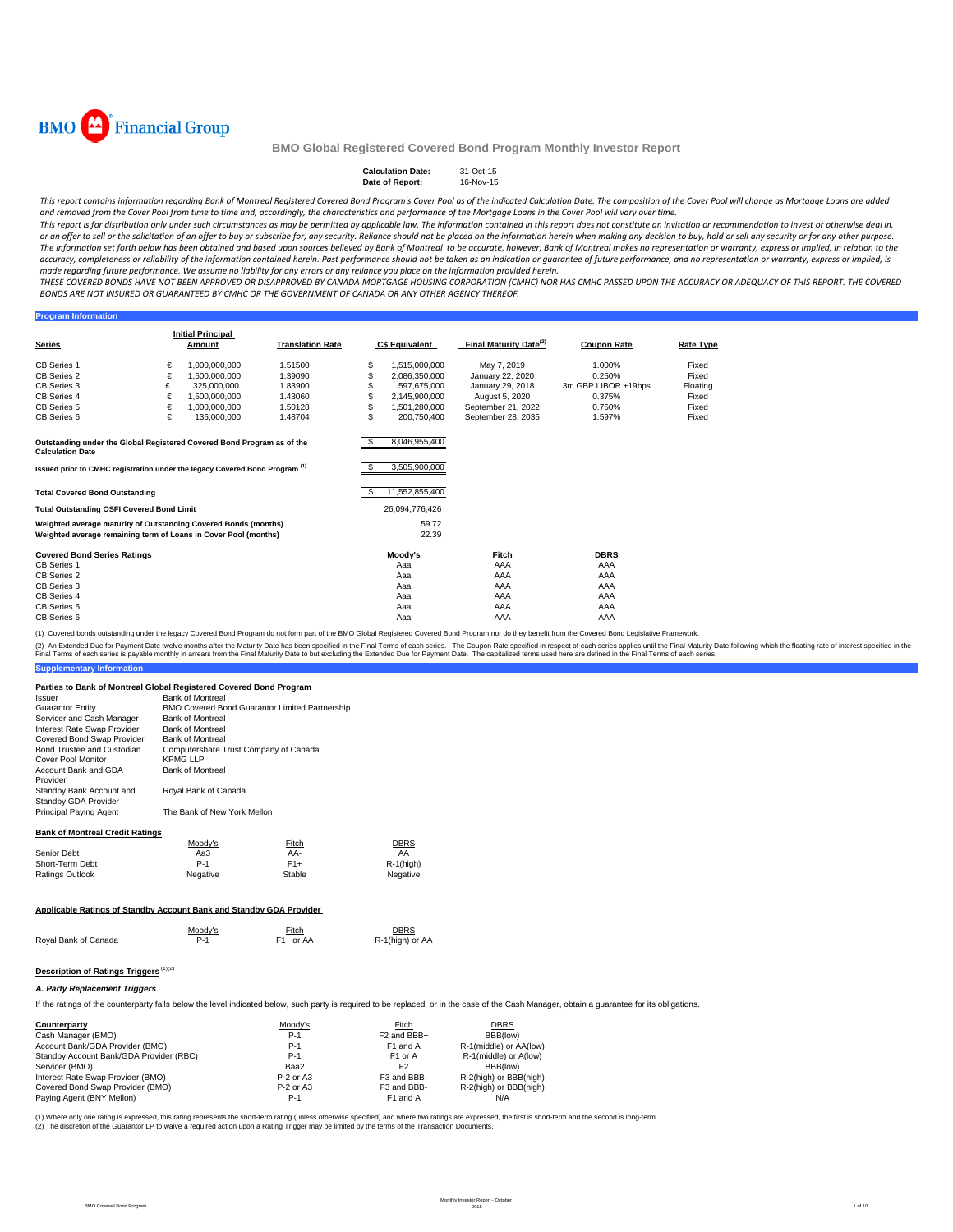

|                                                                                                                                                                                                                                                                                                                          |                                          | <b>Calculation Date:</b><br>Date of Report: | 31-Oct-15<br>16-Nov-15                                            |  |
|--------------------------------------------------------------------------------------------------------------------------------------------------------------------------------------------------------------------------------------------------------------------------------------------------------------------------|------------------------------------------|---------------------------------------------|-------------------------------------------------------------------|--|
| <b>B. Summary of Specific Rating Trigger Actions</b><br>I) The following actions are required if the Cash Manager (BMO) undergoes a downgrade below the stipulated rating:                                                                                                                                               |                                          |                                             |                                                                   |  |
|                                                                                                                                                                                                                                                                                                                          | Moody's                                  | Fitch                                       | <b>DBRS</b>                                                       |  |
| a) The Servicer will be required to direct amounts received<br>directly into the GDA Account (or Standby GDA Account if<br>applicable) within 2 Canadian business days and the Cash<br>Manager shall immediately remit any funds held at such<br>time for or on behalf of the Guarantor directly into the GDA<br>Account | $P-1$                                    | F1 or A                                     | R-1(middle) or AA(low)                                            |  |
| II) The following actions are required if the Servicer (BMO) undergoes a downgrade below the stipulated rating:                                                                                                                                                                                                          |                                          |                                             |                                                                   |  |
|                                                                                                                                                                                                                                                                                                                          | Moody's                                  | Fitch                                       | <b>DBRS</b>                                                       |  |
| a) The Servicer will be required to direct amounts received<br>to the Cash Manager, or GDA as applicable                                                                                                                                                                                                                 | $P-1$                                    | F1 or A                                     | R-1(middle) or BBB(low)                                           |  |
| III) The Swap Provider is required to transfer credit support or transfer all of its rights and obligations to a replacement third party, or to obtain a<br>guarantee of its rights and obligations from a third party, if the Swap Provider undergoes a downgrade below the stipulated rating:                          |                                          |                                             |                                                                   |  |
| a) Interest Rate Swap Provider<br>b) Covered Bond Swap Provider                                                                                                                                                                                                                                                          | $Mody's^{(3)}$<br>P-1 or A2<br>P-1 or A2 | Fitch<br>F1 and A<br>F1 and A               | <b>DBRS</b><br>R-1(middle) or A (high)<br>R-1(middle) or A (high) |  |
| IV) The following actions are required if the Issuer (BMO) undergoes a downgrade below the stipulated rating:                                                                                                                                                                                                            |                                          |                                             |                                                                   |  |
| a) Mandatory repayment of the Demand Loan                                                                                                                                                                                                                                                                                | Moody's<br>N/A                           | Fitch<br>F <sub>2</sub> or BBB+             | <b>DBRS</b><br>N/A                                                |  |
| b) Cashflows will be exchanged under the Covered Bond<br>Swap Agreement (to the extent not already taking place)                                                                                                                                                                                                         | Baa1                                     | BBB+                                        | BBB(high)                                                         |  |
| c) Transfer of title to Loans to Guarantor <sup>(4)</sup>                                                                                                                                                                                                                                                                | A <sub>3</sub>                           | BBB-                                        | BBB(low)                                                          |  |

| <b>Events of Defaults &amp; Test Compliance</b>    |      |
|----------------------------------------------------|------|
| Asset Coverage Test (C\$ Equivalent of Outstanding | Pass |
| Covered Bond < Adjusted Aggregate Asset Amount)    |      |
| <b>Issuer Event of Default</b>                     | No   |
| Guarantor LP Event of Default                      | No   |
|                                                    |      |

## (3) If no short term rating exists, then A1

(4) The transfer of registered title to the Loans to the Guarantor may be deferred if (A) satisfactory assurances are provided to the Guarantor and the Belle remains of profile to the Superintent of Financial Institutions

| (Applicable to Hard Bullet Covered Bonds) |         |              |                     |  |  |
|-------------------------------------------|---------|--------------|---------------------|--|--|
| <b>Pre-Maturity Required Ratings</b>      | Moody's | <b>Fitch</b> | DBRS <sup>(1)</sup> |  |  |
|                                           | P.1     | $F1+$        | A(high) or A(low)   |  |  |
|                                           |         |              |                     |  |  |

Following a breach of the Pre-Maturity test in respect of a Series of Hard Bullet Covered Bonds, and unless the Pre-Maturity Liquidity Ledger is otherwise funded from the other sources, the<br>Partnership shall offer to sell

(1) In the case of DBRS, if Final Maturity Date is within six months of the Pre-Maturity Test Date, then A(high), otherwise A(low).

### **Reserve Fund**

| <b>Reserve Fund Required Amount Ratings</b><br>Senior<br>Short Term           | Moody's<br>$P-1$ | <b>Fitch</b><br>F1 | <b>DBRS</b><br>A(low)<br>R-1(middle) |
|-------------------------------------------------------------------------------|------------------|--------------------|--------------------------------------|
| Are the ratings of the Issuer below the Reserve Fund Required Amount Ratings? |                  | No                 |                                      |

If the ratings of the Issuer fall below the Reserve Fund Required Amount Ratings, then the Guarantor shall credit or cause to be credited to the Reserve Fund funds up to an amount equal to the Reserve Fund Required Amount.

Reserve Fund Required Amount: Nil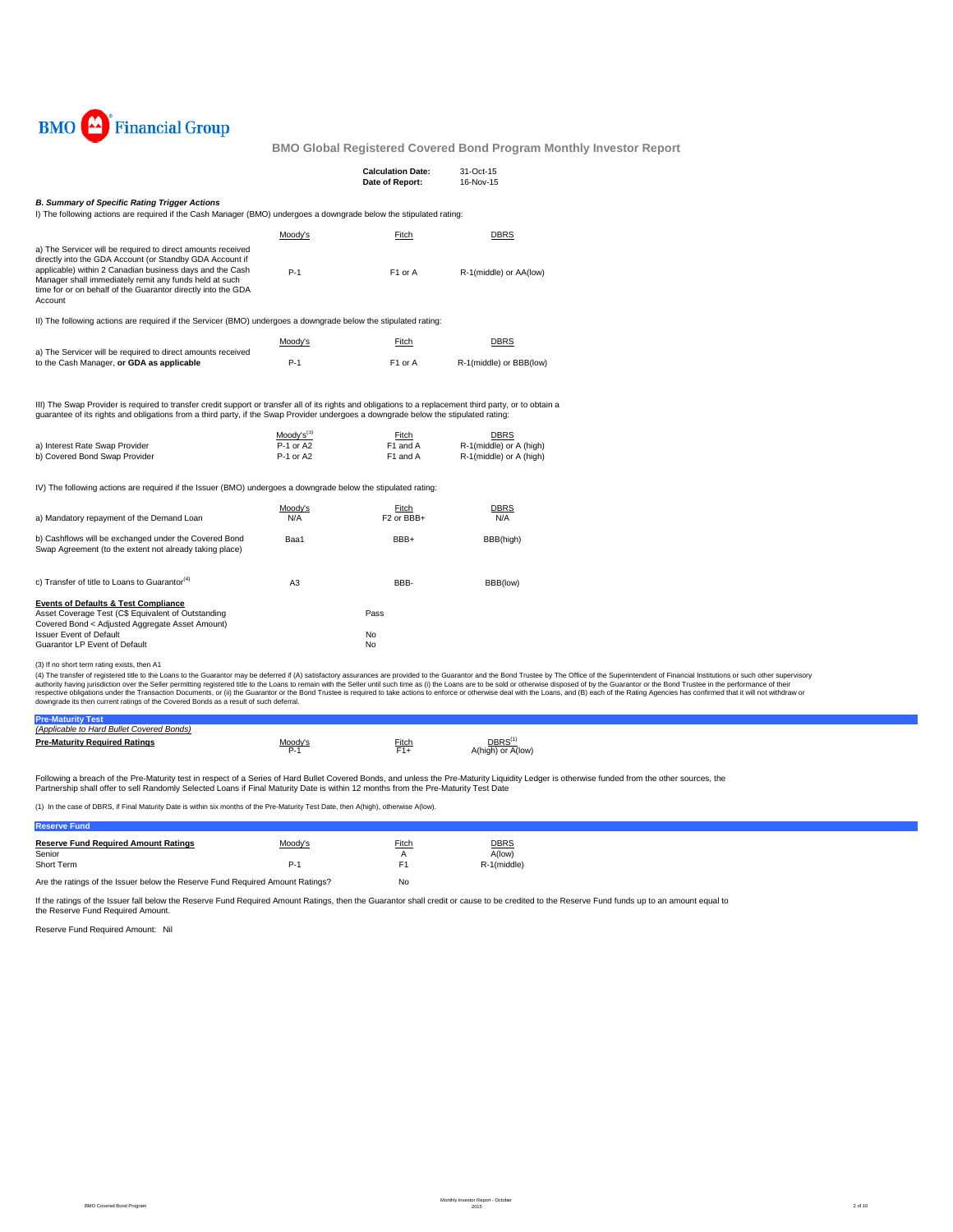

|                                                                                                                                                                                                                                                                                                                                                                                                                                                                            | <b>Calculation Date:</b><br>Date of Report: | 31-Oct-15<br>16-Nov-15                          |                |                |  |  |
|----------------------------------------------------------------------------------------------------------------------------------------------------------------------------------------------------------------------------------------------------------------------------------------------------------------------------------------------------------------------------------------------------------------------------------------------------------------------------|---------------------------------------------|-------------------------------------------------|----------------|----------------|--|--|
| <b>Asset Coverage Test</b>                                                                                                                                                                                                                                                                                                                                                                                                                                                 |                                             |                                                 |                |                |  |  |
| <b>C\$ Equivalent of Outstanding Covered Bonds</b>                                                                                                                                                                                                                                                                                                                                                                                                                         | 8,046,955,400                               |                                                 |                |                |  |  |
| $A^{(1)}$ = Lesser of (i) Sum of LTV adjusted outstanding principal balance and (ii)<br>Sum of Asset percentage adjusted outstanding principal balance                                                                                                                                                                                                                                                                                                                     | 11,851,513,189                              |                                                 | A (i)          | 12,675,415,175 |  |  |
| $B =$ Principal receipts not applied                                                                                                                                                                                                                                                                                                                                                                                                                                       |                                             |                                                 | A (ii)         | 11,851,513,189 |  |  |
| $C =$ Cash capital contributions<br>$D =$ Substitution assets<br>$E =$ (i) Reserve fund balance<br>(ii) Pre - Maturity liquidity ledger balance<br>$F =$ Negative carry factor calculation<br>Total: $A + B + C + D + E - F$<br><b>Asset Coverage Test Pass/Fail</b><br>(1) Market Value as determined by adjusting, not less than quarterly, the Original Market Value utilizing the Indexation Methodology (see Appendix for details) for subsequent price developments. | 11,851,513,189<br><b>Pass</b>               | Asset Percentage<br>Maximum Asset<br>Percentage | 93.5%<br>95.0% |                |  |  |
| <b>Valuation Calculation</b>                                                                                                                                                                                                                                                                                                                                                                                                                                               |                                             |                                                 |                |                |  |  |
| <b>Trading Value of Covered Bonds</b>                                                                                                                                                                                                                                                                                                                                                                                                                                      | 8,080,659,623                               |                                                 |                |                |  |  |
| A = Lesser of i) Present value of outstanding loan balance of Performing Eligible<br>Loans <sup>(1)</sup> and ii) 80% of Market Value <sup>(2)</sup> of properties securing Performing Eligible<br>Loane, not of adjustments                                                                                                                                                                                                                                               | 12,766,143,854                              |                                                 |                |                |  |  |

| Total: $A + B + C + D + E + F$                                        | 12.766.143.854 |        |                |
|-----------------------------------------------------------------------|----------------|--------|----------------|
| $F =$ Trading Value of Swap Collateral                                | ۰              |        |                |
| (ii) Pre - Maturity liquidity ledger balance                          |                |        |                |
| $E =$ (i) Reserve Fund Balance, if applicable                         | ۰              |        |                |
| D = Trading Value of any Substitute Assets                            | ٠              |        |                |
| $C =$ Cash capital contributions                                      | ٠              |        |                |
| $B =$ Principal receipts up to calculation date not otherwise applied |                | A (ii) | 22.591.448.860 |
| Loans, net of adjustments                                             |                | A (i)  | 12.766.143.854 |
|                                                                       |                |        |                |

(1) Present value of expected future cash flows of Loans using current market interest rates offered to BMO clients. The effective weighted average rate used for discounting is 2.49%.<br>(2) Market Value as determined by adju

| <b>Intercompany Loan Balance</b>                                    |                          |                                                              |                         |  |  |
|---------------------------------------------------------------------|--------------------------|--------------------------------------------------------------|-------------------------|--|--|
| Guarantee Loan<br>Demand Loan<br>Total                              |                          | \$<br>8,610,511,600<br>4,586,000,000<br>13,196,511,600<br>s. |                         |  |  |
| <b>Cover Pool Losses</b>                                            |                          |                                                              |                         |  |  |
| Period end                                                          | <b>Write Off Amounts</b> | <b>Loss Percentage (Annualized)</b>                          |                         |  |  |
| October 31, 2015                                                    | \$0                      | 0.00%                                                        |                         |  |  |
| <b>Cover Pool Flow of Funds</b>                                     |                          |                                                              |                         |  |  |
|                                                                     | <b>Current Month</b>     | Previous Month                                               |                         |  |  |
| <b>Cash Inflows</b>                                                 |                          |                                                              |                         |  |  |
| Principal receipts                                                  | 443,613,186              | 471,480,273                                                  |                         |  |  |
| Proceeds for sale of Loans                                          |                          |                                                              |                         |  |  |
| <b>Revenue Receipts</b>                                             | 30,346,947               | 32,315,974                                                   |                         |  |  |
| Swap Receipts                                                       | 3,517,322                | 5,306,590                                                    |                         |  |  |
| Cash Capital Contribution                                           |                          |                                                              |                         |  |  |
| Advances of Intercompany Loans<br>Guarantee Fee                     |                          |                                                              |                         |  |  |
| <b>Cash Outflows</b>                                                |                          |                                                              |                         |  |  |
| Swap Payment                                                        |                          |                                                              |                         |  |  |
| Intercompany Loan interest                                          | (16, 491, 191)           | (17, 644, 200)                                               |                         |  |  |
| Intercompany Loan principal                                         | (471, 167, 800)          | (426,099,396)                                                |                         |  |  |
| Intercompany Loan repayment                                         |                          |                                                              |                         |  |  |
| Mortgage Top-up Settlement                                          |                          |                                                              |                         |  |  |
| Misc Partnership Expenses<br><b>Profit Distribution to Partners</b> | (73)<br>(1,094)          | (65)                                                         |                         |  |  |
| Net inflows/(outflows)                                              | (10, 182, 703)           | 65,359,175                                                   |                         |  |  |
|                                                                     |                          |                                                              |                         |  |  |
| <b>Cover Pool - Summary Statistics</b>                              |                          |                                                              |                         |  |  |
| Asset Type<br>Previous Month Ending Balance                         |                          | Mortgages<br>13, 135, 784, 347                               |                         |  |  |
| Aggregate Outstanding Balance                                       |                          | 12,685,274,328<br>S                                          |                         |  |  |
| Number of Loans                                                     |                          | 52,830                                                       |                         |  |  |
| Average Loan Size                                                   |                          | 240,115<br>\$                                                |                         |  |  |
| Number of Primary Borrowers                                         |                          | 50,677                                                       |                         |  |  |
| Number of Properties                                                |                          | 52,830                                                       |                         |  |  |
| Weighted Average Current Loan to Value (LTV)                        |                          | Original <sup>(2)</sup><br>59.37%                            | Indexed $(1)$<br>51.71% |  |  |
| Weighted Average Authorized LTV                                     |                          | 66.94%                                                       | 58.13%                  |  |  |
| Weighted Average Original LTV                                       |                          | 66.94%                                                       |                         |  |  |
| Weighted Average Seasoning                                          |                          |                                                              | 27.51 (Months)          |  |  |
| Weighted Average Coupon                                             |                          | 2.78%                                                        |                         |  |  |
| Weighted Average Original Term                                      |                          |                                                              | 49.90 (Months)          |  |  |
| Weighted Average Remaining Term                                     |                          |                                                              | 22.39 (Months)          |  |  |
| <b>Substitution Assets</b>                                          |                          | Nil                                                          |                         |  |  |

<sup>(1)</sup> Value as determined by adjusting, not less than quarterly, the Original Market Value utilizing the Indexation Methodology (see Appendix for details) for subsequent price developments.<br><sup>(2)</sup> Value as most recently det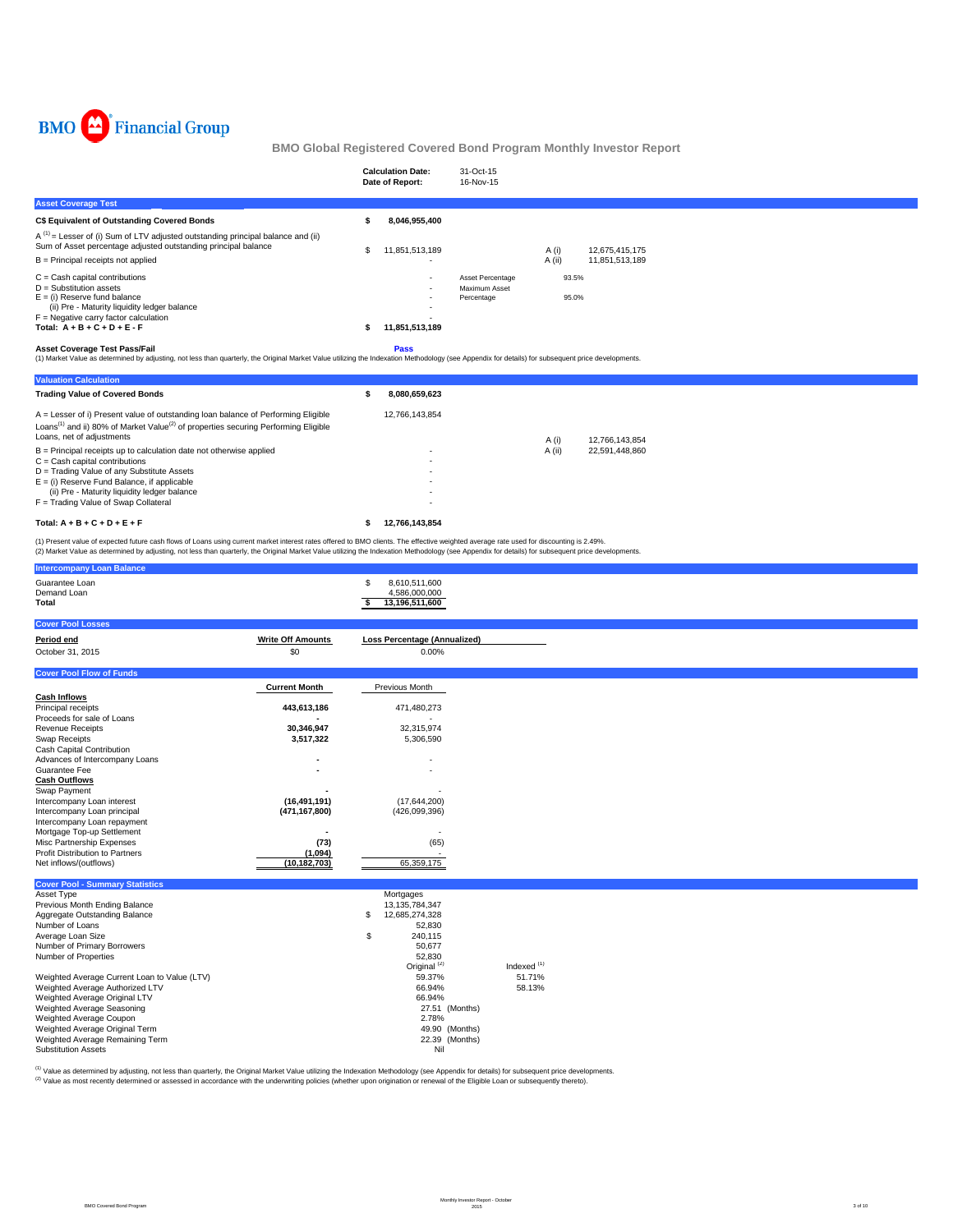

|                                                      | <b>Calculation Date:</b><br>Date of Report: | 31-Oct-15<br>16-Nov-15 |                          |            |
|------------------------------------------------------|---------------------------------------------|------------------------|--------------------------|------------|
| <b>Cover Pool - Delinquency Distribution</b>         |                                             |                        |                          |            |
| <b>Aging Summary</b>                                 | Number of Loans                             | Percentage             | <b>Principal Balance</b> | Percentage |
| Current and less than 30 days past due               | 52,647                                      | 99.65                  | 12,641,003,038<br>\$     | 99.65      |
| 30 - 59 days past due                                | 103                                         | 0.19                   | \$<br>25,557,949         | 0.20       |
|                                                      | 29                                          | 0.05                   | \$                       | 0.07       |
| 60 - 89 days past due                                |                                             |                        | 8,854,188                |            |
| 90 or more days past due                             | 51                                          | 0.10                   | 9,859,153<br>\$          | 0.08       |
| <b>Grand Total</b>                                   | 52,830                                      | 100.00                 | \$<br>12,685,274,328     | 100.00     |
| <b>Cover Pool - Provincial Distribution</b>          |                                             |                        |                          |            |
| <b>Province</b>                                      | Number of Loans                             | Percentage             | <b>Principal Balance</b> | Percentage |
| Alberta                                              | 6,361                                       | 12.04                  | \$<br>1,435,093,079      | 11.31      |
| <b>British Columbia</b>                              | 9,475                                       | 17.93                  | \$<br>3,492,036,317      | 27.53      |
| Manitoba                                             | 912                                         | 1.73                   | \$<br>153,877,783        | 1.21       |
| New Brunswick                                        | 862                                         | 1.63                   | \$<br>103,922,316        | 0.82       |
| Newfoundland                                         | 979                                         | 1.85                   | \$<br>153,885,487        | 1.21       |
| Northwest Territories & Nunavut                      |                                             |                        | \$                       |            |
| Nova Scotia                                          | 1,562                                       | 2.96                   | 266,387,375<br>\$        | 2.10       |
| Ontario                                              | 21,622                                      | 40.93                  | 5,049,117,365<br>\$      | 39.80      |
| Prince Edward Island                                 |                                             |                        |                          | 0.29       |
|                                                      | 275                                         | 0.52                   | \$<br>36,196,863         |            |
| Quebec                                               | 9,002                                       | 17.04                  | \$<br>1,633,885,874      | 12.88      |
| Saskatchewan                                         | 1,780                                       | 3.37                   | \$<br>360,871,869        | 2.84       |
| <b>Yukon Territories</b>                             |                                             |                        |                          |            |
| <b>Grand Total</b>                                   | 52,830                                      | 100.00                 | 12,685,274,328<br>\$     | 100.00     |
| <b>Cover Pool - Credit Score Distribution</b>        |                                             |                        |                          |            |
| <b>Credit Score</b>                                  | Number of Loans                             | Percentage             | <b>Principal Balance</b> | Percentage |
| Less than 600 or Unavailable                         | 3,314                                       | 6.27                   | 849,317,679<br>\$        | 6.70       |
| $600 - 650$                                          | 2,334                                       | 4.42                   | \$<br>589,445,587        | 4.65       |
| 651 - 700                                            | 5,696                                       | 10.78                  | \$<br>1,466,958,211      | 11.56      |
| 701 - 750                                            | 11,420                                      | 21.62                  | \$<br>2,989,219,945      | 23.56      |
| 751 - 800                                            | 19,952                                      | 37.77                  | \$<br>4,857,412,554      | 38.29      |
| 801 and Above                                        | 10,114                                      | 19.14                  | \$<br>1,932,920,352      | 15.24      |
| <b>Grand Total</b>                                   | 52,830                                      | 100.00                 | 12,685,274,328<br>\$     | 100.00     |
| <b>Cover Pool - Rate Type Distribution</b>           |                                             |                        |                          |            |
|                                                      |                                             |                        |                          |            |
| <b>Rate Type</b>                                     | <b>Number of Loans</b>                      | Percentage             | <b>Principal Balance</b> | Percentage |
| Fixed                                                | 43,631                                      | 82.59                  | 10,084,787,391<br>\$     | 79.50      |
| Variable                                             | 9,199                                       | 17.41                  | 2,600,486,937<br>\$      | 20.50      |
| <b>Grand Total</b>                                   | 52,830                                      | 100.00                 | \$<br>12,685,274,328     | 100.00     |
|                                                      |                                             |                        |                          |            |
| <b>Cover Pool - Mortgage Asset Type Distribution</b> |                                             |                        |                          |            |
| <b>Mortgage Asset Type</b>                           | Number of Loans                             | Percentage             | <b>Principal Balance</b> | Percentage |
| Conventional Amortizing Mortgages                    | 52,830                                      | 100.00                 | 12,685,274,328<br>\$     | 100.00     |
| <b>Grand Total</b>                                   | 52,830                                      | 100.00                 | 12,685,274,328<br>\$     | 100.00     |
|                                                      |                                             |                        |                          |            |
| <b>Cover Pool - Occupancy Type Distribution</b>      |                                             |                        |                          |            |
| <b>Occupancy Type</b>                                | Number of Loans                             | Percentage             | <b>Principal Balance</b> | Percentage |
| Owner Occupied                                       | 40,889                                      | 77.40                  | \$<br>10,199,443,837     | 80.40      |
| Non-Owner Occupied                                   | 11,941                                      | 22.60                  | 2,485,830,491<br>\$      | 19.60      |
| <b>Grand Total</b>                                   | 52,830                                      | 100.00                 | 12,685,274,328<br>\$     | 100.00     |
|                                                      |                                             |                        |                          |            |
| <b>Cover Pool - Mortgage Rate Distribution</b>       |                                             |                        |                          |            |
| Mortgage Rate (%)                                    | Number of Loans                             | Percentage             | <b>Principal Balance</b> | Percentage |
| Less than 1.00                                       |                                             |                        | \$                       |            |
| $1.00 - 3.99$                                        | 52,233                                      | 98.87                  | 12,597,411,248<br>\$     | 99.31      |
| $4.00 - 4.49$                                        | 402                                         | 0.76                   | \$<br>58,745,065         | 0.46       |
| $4.50 - 4.99$                                        | 134                                         | 0.25                   | \$<br>20,209,006         | 0.16       |
| $5.00 - 5.49$                                        | 45                                          | 0.09                   | \$<br>6,866,459          | 0.05       |
|                                                      |                                             |                        |                          |            |
| $5.50 - 5.99$                                        | 12                                          | 0.02                   | \$<br>1,419,193          | 0.01       |
| $6.00 - 6.49$                                        | $\overline{4}$                              | 0.01                   | \$<br>623,357            | 0.00       |
| $6.50 - 6.99$                                        |                                             |                        | \$                       |            |
| $7.00 - 7.49$                                        |                                             |                        | \$                       |            |
| $7.50 - 7.99$                                        |                                             |                        | \$                       |            |
| 8.00 and Above                                       |                                             |                        | £.                       |            |
| <b>Grand Total</b>                                   | 52.830                                      | 100.00                 | 12,685,274,328<br>\$     | 100.00     |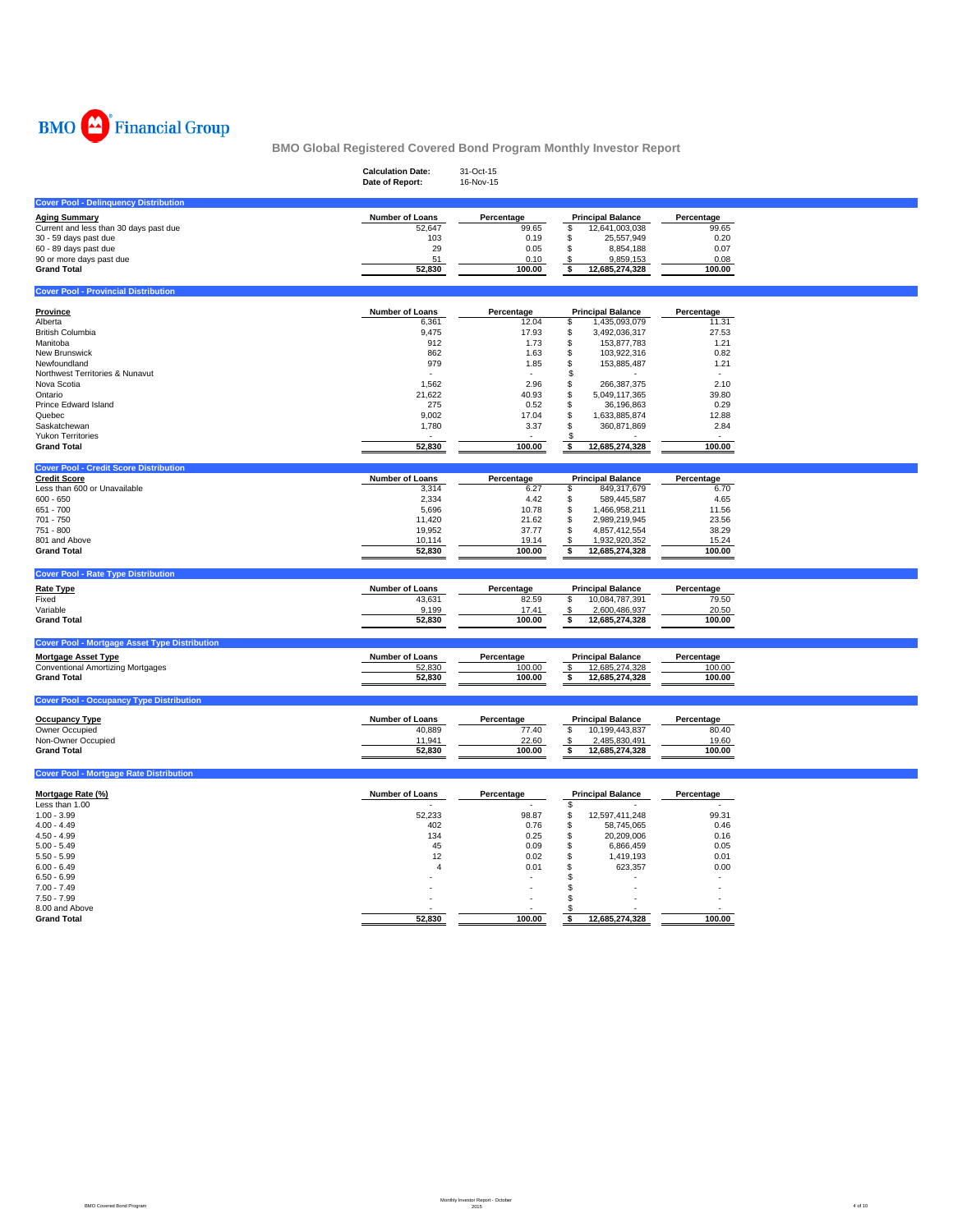

# **Calculation Date:** 31-Oct-15 **Date of Report:** 16-Nov-15

| Cover Pool - Indexed LTV Distribution (1) |                        |            |                          |            |
|-------------------------------------------|------------------------|------------|--------------------------|------------|
| Indexed LTV (%)                           | <b>Number of Loans</b> | Percentage | <b>Principal Balance</b> | Percentage |
| 20.00 and Below                           | 5,112                  | 9.68       | 391,652,632              | 3.09       |
| $20.01 - 25.00$                           | 2,386                  | 4.52       | 311.342.170              | 2.45       |
| $25.01 - 30.00$                           | 2,736                  | 5.18       | 438.549.287              | 3.46       |
| $30.01 - 35.00$                           | 2,896                  | 5.48       | 534.518.922              | 4.21       |
| $35.01 - 40.00$                           | 3,094                  | 5.86       | 693.228.556              | 5.46       |
| $40.01 - 45.00$                           | 3,859                  | 7.30       | 1.006.877.368            | 7.94       |
| $45.01 - 50.00$                           | 4,531                  | 8.58       | 1,330,586,596            | 10.49      |
| $50.01 - 55.00$                           | 6,320                  | 11.96      | 2,071,583,559            | 16.33      |
| $55.01 - 60.00$                           | 7,270                  | 13.76      | 2,200,688,370            | 17.35      |
| $60.01 - 65.00$                           | 7,642                  | 14.47      | 1,855,825,141            | 14.63      |
| 65.01 - 70.00                             | 3,498                  | 6.62       | 911.136.099              | 7.18       |
| 70.01 - 75.00                             | 2,787                  | 5.28       | 739,866,700              | 5.83       |
| 75.01 - 80.00                             | 699                    | 1.32       | 199,418,928              | 1.57       |
| 80.01 and Above                           |                        |            |                          |            |
| <b>Grand Total</b>                        | 52,830                 | 100.00     | 12.685.274.328           | 100.00     |

<sup>(1)</sup> Value as determined by adjusting, not less than quarterly, the Original Market Value utilizing the Indexation Methodology (see Appendix for details) for subsequent price developments.

| <b>Cover Pool - Remaining Term Distribution</b> |                        |            |   |                          |            |
|-------------------------------------------------|------------------------|------------|---|--------------------------|------------|
| <b>Months to Maturity</b>                       | <b>Number of Loans</b> | Percentage |   | <b>Principal Balance</b> | Percentage |
| Less than 12                                    | 11.580                 | 21.92      |   | 3.170.291.102            | 24.99      |
| $12 - 17$                                       | 8,833                  | 16.72      | ъ | 2.228.779.845            | 17.57      |
| $18 - 24$                                       | 14.271                 | 27.01      |   | 2.960.145.513            | 23.34      |
| $25 - 30$                                       | 6,932                  | 13.12      | л | 1.434.317.312            | 11.31      |
| $31 - 36$                                       | 2.335                  | 4.42       | æ | 665.721.904              | 5.25       |
| $37 - 42$                                       | 1,537                  | 2.91       |   | 415.830.230              | 3.28       |
| $43 - 48$                                       | 3.752                  | 7.10       |   | 957.270.590              | 7.55       |
| $49 - 54$                                       | 3.457                  | 6.54       |   | 821.230.193              | 6.47       |
| $55 - 60$                                       | 19                     | 0.04       |   | 3,208,080                | 0.03       |
| $61 - 63$                                       |                        | 0.00       |   | 183.204                  | 0.00       |
| 72 and Above                                    | 113                    | 0.21       |   | 28,296,356               | 0.22       |
| <b>Grand Total</b>                              | 52.830                 | 100.00     |   | 12.685.274.328           | 100.00     |

| <b>Cover Pool - Remaining Principal Balance Distribution</b> |                        |                          |                          |            |
|--------------------------------------------------------------|------------------------|--------------------------|--------------------------|------------|
| <b>Remaining Principal Balance (C\$)</b>                     | <b>Number of Loans</b> | Percentage               | <b>Principal Balance</b> | Percentage |
| 99,999 and Below                                             | 10.471                 | 19.82                    | 667.298.919              | 5.26       |
| 100.000 - 199.999                                            | 17.915                 | 33.91                    | 2.686.861.531            | 21.18      |
| 200.000 - 299.999                                            | 12,360                 | 23.40                    | 3,025,747,771            | 23.85      |
| 300.000 - 399.999                                            | 5.654                  | 10.70                    | 1.941.443.317            | 15.30      |
| 400.000 - 499.999                                            | 2,610                  | 4.94                     | 1.161.766.411            | 9.16       |
| 500.000 - 599.999                                            | 1,328                  | 2.51                     | 724.031.565              | 5.71       |
| 600.000 - 699.999                                            | 722                    | 1.37                     | 466.740.452              | 3.68       |
| 700.000 - 799.999                                            | 364                    | 0.69                     | 271.573.514              | 2.14       |
| 800.000 - 899.999                                            | 296                    | 0.56                     | 252.004.533              | 1.99       |
| 900.000 - 999.999                                            | 210                    | 0.40                     | 198.812.421              | 1.57       |
| 1.000.000 - 1.499.999                                        | 603                    | 1.14                     | 737.335.984              | 5.81       |
| 1.500.000 - 2.000.000                                        | 232                    | 0.44                     | 400.717.053              | 3.16       |
| 2.000.000 - 3.000.000                                        | 65                     | 0.12                     | 150.940.858              | 1.19       |
| 3,000,000 and Above                                          |                        | $\overline{\phantom{a}}$ |                          |            |
|                                                              | 52,830                 | 100.00                   | 12.685.274.328           | 100.00     |
|                                                              |                        |                          |                          |            |

| Number of Loans | Percentage |                | Percentage               |
|-----------------|------------|----------------|--------------------------|
| 11.019          | 20.86      | 2.068.436.345  | 16.31                    |
| 2.696           | 5.10       | 627.876.827    | 4.95                     |
| 35,222          | 66.67      | 9.137.441.598  | 72.03                    |
| 3,893           | 7.37       | 851,519,558    | 6.7'                     |
| 52.830          | 100.00     | 12.685.274.328 | 100.00                   |
|                 |            |                | <b>Principal Balance</b> |

*Note: Percentages and totals in the above tables may not add exactly due to rounding.*

|  | Cover Pool - Indexed LTV and Delinquency Distribution by Province (1) |  |
|--|-----------------------------------------------------------------------|--|
|  |                                                                       |  |

|          |                 | <b>Aging Summary</b>                                |               |                           |           |                           |         |                             |         |     |               |  |
|----------|-----------------|-----------------------------------------------------|---------------|---------------------------|-----------|---------------------------|---------|-----------------------------|---------|-----|---------------|--|
| Province | Indexed LTV (%) | <b>Current and</b><br>less than 30<br>days past due |               | 30 to 59<br>days past due |           | 60 to 89<br>days past due |         | 90 or more<br>days past due |         |     | Total         |  |
| Alberta  | 20.00 and Below | \$                                                  | 38,462,226    |                           |           |                           |         |                             | 22,545  | \$. | 38,484,771    |  |
|          | $20.01 - 25$    |                                                     | 28,016,646    |                           |           |                           |         |                             |         |     | 28,016,646    |  |
|          | $25.01 - 30$    |                                                     | 43.212.866    |                           | 576,179   |                           |         |                             |         |     | 43,789,045    |  |
|          | $30.01 - 35$    |                                                     | 57,645,010    |                           |           |                           |         |                             | 86,540  |     | 57,731,551    |  |
|          | $35.01 - 40$    |                                                     | 55,118,604    |                           |           |                           |         |                             |         |     | 55,118,604    |  |
|          | $40.01 - 45$    |                                                     | 85,950,025    |                           | 194,109   |                           | 661.482 |                             |         |     | 86,805,616    |  |
|          | $45.01 - 50$    |                                                     | 104.926.611   |                           |           |                           |         |                             |         |     | 104.926.611   |  |
|          | $50.01 - 55$    |                                                     | 168.833.559   |                           | 295,089   |                           |         |                             |         |     | 169,128,648   |  |
|          | $55.01 - 60$    |                                                     | 222.689.369   |                           | 604.328   |                           |         |                             |         |     | 223,293,698   |  |
|          | $60.01 - 65$    |                                                     | 316,220,160   |                           | 572,841   |                           | 194,532 |                             | 730.497 |     | 317,718,030   |  |
|          | $65.01 - 70$    |                                                     | 166.173.209   |                           |           |                           |         |                             |         |     | 166,173,209   |  |
|          | $70.01 - 75$    |                                                     | 90,219,188    |                           |           |                           |         |                             |         |     | 90,219,188    |  |
|          | $75.01 - 80$    |                                                     | 53,687,463    |                           |           |                           |         |                             |         |     | 53,687,463    |  |
|          | 80.01 and Above |                                                     |               |                           |           |                           |         |                             |         |     |               |  |
|          |                 |                                                     | 1,431,154,937 |                           | 2,242,545 | 856,014                   |         |                             | 839,583 |     | 1,435,093,079 |  |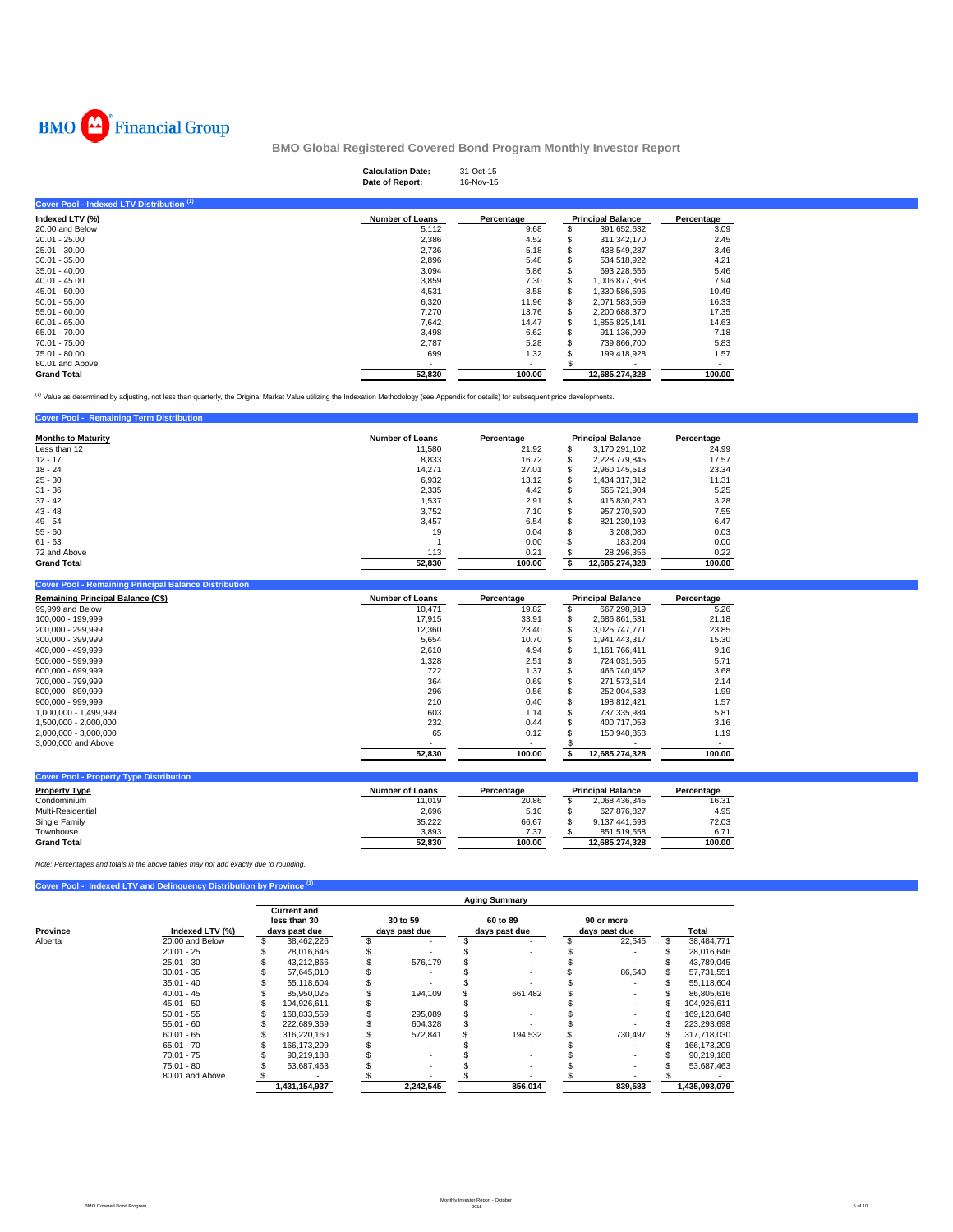

**Calculation Date:** 31-Oct-15 **Date of Report:** 16-Nov-15

|                                            |                                    |                                      |                                | <b>Aging Summary</b>      |                               |                            |
|--------------------------------------------|------------------------------------|--------------------------------------|--------------------------------|---------------------------|-------------------------------|----------------------------|
|                                            |                                    | <b>Current and</b><br>less than 30   | 30 to 59                       | 60 to 89                  | 90 or more                    |                            |
| <b>Province</b><br><b>British Columbia</b> | Indexed LTV (%)<br>20.00 and Below | days past due<br>\$<br>134, 361, 246 | days past due<br>\$<br>252,394 | days past due<br>\$       | days past due<br>\$<br>77,830 | Total<br>\$<br>134,691,469 |
|                                            | $20.01 - 25$                       | \$<br>108,422,273                    | \$                             | \$                        | \$<br>208,383                 | \$<br>108,630,656          |
|                                            | $25.01 - 30$                       | \$<br>141,729,735                    | \$<br>620,666                  | \$                        | \$                            | \$<br>142,350,401          |
|                                            |                                    | \$                                   |                                | \$                        | \$                            | 178,674,271                |
|                                            | $30.01 - 35$<br>$35.01 - 40$       | 178,674,271                          | \$                             |                           |                               | \$                         |
|                                            |                                    | \$<br>248,682,112                    | \$<br>593,202                  | \$<br>266,128             | \$<br>128,730                 | \$<br>249,670,173          |
|                                            | $40.01 - 45$                       | \$<br>403,471,500                    | \$                             | \$                        | \$<br>356,735                 | \$<br>403,828,235          |
|                                            | $45.01 - 50$                       | \$<br>498,820,660                    | \$<br>964,800                  | \$                        | \$<br>963,084                 | \$<br>500,748,545          |
|                                            | $50.01 - 55$                       | \$<br>824,772,173                    | \$<br>2,071,381                | \$<br>445,188             | \$                            | \$<br>827,288,743          |
|                                            | $55.01 - 60$                       | \$<br>595,302,918                    | \$                             | \$<br>1,539,343           | \$<br>1,001,448               | \$<br>597,843,709          |
|                                            | $60.01 - 65$                       | \$<br>214,383,643                    | \$<br>709,577                  | \$                        | \$<br>195,538                 | \$<br>215,288,757          |
|                                            | $65.01 - 70$                       | \$<br>95,450,537                     | \$<br>267,578                  | \$                        | \$                            | \$<br>95,718,115           |
|                                            | $70.01 - 75$                       | \$<br>35,678,271                     | \$<br>568,259                  | \$                        | \$                            | \$<br>36,246,530           |
|                                            | 75.01 - 80                         | \$<br>1,056,714                      | \$                             | \$                        | \$                            | \$<br>1,056,714            |
|                                            | 80.01 and Above                    | \$<br>3,480,806,050                  | \$<br>6,047,858                | \$<br>2,250,659           | \$<br>2,931,749               | \$<br>3,492,036,317        |
|                                            |                                    |                                      |                                | <b>Aging Summary</b>      |                               |                            |
|                                            |                                    | <b>Current and</b>                   |                                |                           |                               |                            |
| <b>Province</b>                            | Indexed LTV (%)                    | less than 30<br>days past due        | 30 to 59<br>days past due      | 60 to 89<br>days past due | 90 or more<br>days past due   | Total                      |
| Manitoba                                   | 20.00 and Below                    | \$<br>3,174,655                      | \$                             | \$                        | \$                            | \$<br>3,174,655            |
|                                            | $20.01 - 25$                       | \$<br>2,526,610                      | \$                             | \$                        | \$                            | \$<br>2,526,610            |
|                                            | $25.01 - 30$                       | \$<br>3,352,248                      | \$                             | \$                        | \$                            | \$<br>3,352,248            |
|                                            | $30.01 - 35$                       | \$                                   | \$                             | \$                        | \$                            | \$                         |
|                                            |                                    | 5,202,013                            |                                |                           |                               | 5,202,013                  |
|                                            | $35.01 - 40$                       | \$<br>4,382,451                      | \$                             | \$                        | \$                            | \$<br>4,382,451            |
|                                            | $40.01 - 45$                       | \$<br>6,718,537                      | \$<br>150,407                  | \$                        | \$                            | \$<br>6,868,944            |
|                                            | $45.01 - 50$                       | \$<br>8,443,129                      | \$                             | \$                        | \$                            | \$<br>8,443,129            |
|                                            | $50.01 - 55$                       | \$<br>12,341,371                     | \$<br>185,273                  | \$                        | \$                            | \$<br>12,526,644           |
|                                            | $55.01 - 60$                       | \$<br>23,788,469                     | \$<br>151,785                  | \$                        | \$                            | \$<br>23,940,254           |
|                                            | $60.01 - 65$                       | \$<br>46,349,509                     | \$<br>275,491                  | \$                        | \$                            | \$<br>46,625,000           |
|                                            | $65.01 - 70$                       | \$<br>13,828,079                     | \$                             | \$                        | \$                            | \$<br>13,828,079           |
|                                            | $70.01 - 75$                       | \$<br>17,606,316                     | \$                             | \$<br>174,508             | \$                            | \$<br>17,780,824           |
|                                            | 75.01 - 80                         | \$<br>5,226,932                      | \$                             | \$                        | \$                            | \$<br>5,226,932            |
|                                            | 80.01 and Above                    | \$<br>152,940,320                    | \$                             | \$                        | \$                            | \$<br>153,877,783          |
|                                            |                                    |                                      | 762,955                        | 174,508                   |                               |                            |
|                                            |                                    | <b>Current and</b>                   |                                | <b>Aging Summary</b>      |                               |                            |
|                                            |                                    | less than 30                         | 30 to 59                       | 60 to 89                  | 90 or more                    |                            |
| <b>Province</b>                            | Indexed LTV (%)                    | days past due                        | days past due                  | days past due             | days past due                 | Total                      |
| New Brunswick                              | 20.00 and Below                    | \$<br>3,378,202                      | \$                             | \$                        | \$                            | \$<br>3,378,202            |
|                                            | $20.01 - 25$                       | \$<br>1,722,042                      | \$                             | \$                        | \$                            | \$<br>1,722,042            |
|                                            | $25.01 - 30$                       | \$<br>3,342,440                      | \$                             | \$                        | \$                            | \$<br>3,342,440            |
|                                            | $30.01 - 35$                       | \$<br>3,905,081                      | \$                             | \$                        | \$<br>48,614                  | \$<br>3,953,695            |
|                                            | $35.01 - 40$                       | \$<br>4,686,061                      | \$                             | \$                        | \$<br>39,787                  | \$<br>4,725,848            |
|                                            | $40.01 - 45$                       | \$<br>5,979,744                      | \$                             | \$                        | \$                            | \$<br>5,979,744            |
|                                            | $45.01 - 50$                       | \$<br>6,856,537                      | \$                             | \$                        | \$                            | \$<br>6,856,537            |
|                                            | $50.01 - 55$                       | \$<br>11,243,603                     | \$                             | \$                        | \$                            | \$<br>11,243,603           |
|                                            | $55.01 - 60$                       | \$<br>19,039,597                     | \$                             | \$                        | \$<br>172,796                 | \$<br>19,212,393           |
|                                            | $60.01 - 65$                       | \$<br>28,729,562                     | \$                             | \$                        | \$<br>73,059                  | \$<br>28,802,622           |
|                                            | $65.01 - 70$                       | \$<br>10,643,057                     | \$                             | \$                        | \$<br>149,441                 | \$<br>10,792,497           |
|                                            | $70.01 - 75$                       | \$<br>3,912,693                      | \$                             | \$                        | \$                            | \$<br>3,912,693            |
|                                            | $75.01 - 80$                       | \$                                   | \$                             | \$                        | \$                            | \$                         |
|                                            | 80.01 and Above                    | \$.<br>103,438,618                   | \$                             | \$                        | \$<br>483.698                 | s<br>103,922,316           |
|                                            |                                    |                                      |                                | <b>Aging Summary</b>      |                               |                            |
|                                            |                                    | <b>Current and</b><br>less than 30   | 30 to 59                       | 60 to 89                  | 90 or more                    |                            |
| <b>Province</b>                            | Indexed LTV (%)                    | days past due                        | days past due                  | days past due             | days past due                 | <b>Total</b>               |
| Newfoundland                               | 20.00 and Below                    | \$<br>2,554,027                      | \$                             | \$                        | \$                            | 2,554,027<br>\$            |
|                                            | 20.01 - 25                         | \$<br>2,557,890                      | \$                             | \$                        | S                             | \$<br>2,557,890            |
|                                            | $25.01 - 30$                       | \$<br>3,677,913                      | \$                             | \$                        | \$                            | \$<br>3,677,913            |
|                                            | $30.01 - 35$                       | \$                                   | \$                             | \$                        | \$                            | \$<br>4,646,604            |
|                                            |                                    | 4,583,971                            | 62,632                         |                           |                               |                            |
|                                            | $35.01 - 40$                       | 4,426,258<br>\$                      | \$                             | S                         | \$                            | \$<br>4,426,258            |
|                                            | $40.01 - 45$                       | \$<br>5,218,608                      | \$                             | \$                        | \$                            | \$<br>5,218,608            |
|                                            | $45.01 - 50$                       | \$<br>11,295,924                     | \$                             | \$                        | \$                            | \$<br>11,295,924           |
|                                            | $50.01 - 55$                       | \$<br>10,910,796                     | \$                             | \$                        | \$                            | \$<br>10,910,796           |
|                                            | $55.01 - 60$                       | 18,028,100<br>\$                     | \$<br>124,416                  | \$                        | \$                            | \$<br>18,152,516           |
|                                            | $60.01 - 65$                       | \$<br>55,987,733                     | \$                             | 100,542<br>\$             | \$<br>305,882                 | \$<br>56,394,157           |
|                                            | $65.01 - 70$                       | \$<br>24,059,591                     | \$                             | \$                        | \$<br>252,133                 | \$<br>24,311,724           |
|                                            | $70.01 - 75$                       | \$<br>9,368,766                      | \$                             | \$                        | \$                            | 9,368,766<br>\$            |
|                                            | $75.01 - 80$                       | \$<br>370,304                        | \$                             | \$                        | \$                            | \$<br>370,304              |
|                                            | 80.01 and Above                    | \$                                   | \$                             | \$                        | \$                            | \$                         |
|                                            |                                    | 153.039.881                          | 187,048                        | 100,542                   | 558,015                       | 153,885,487                |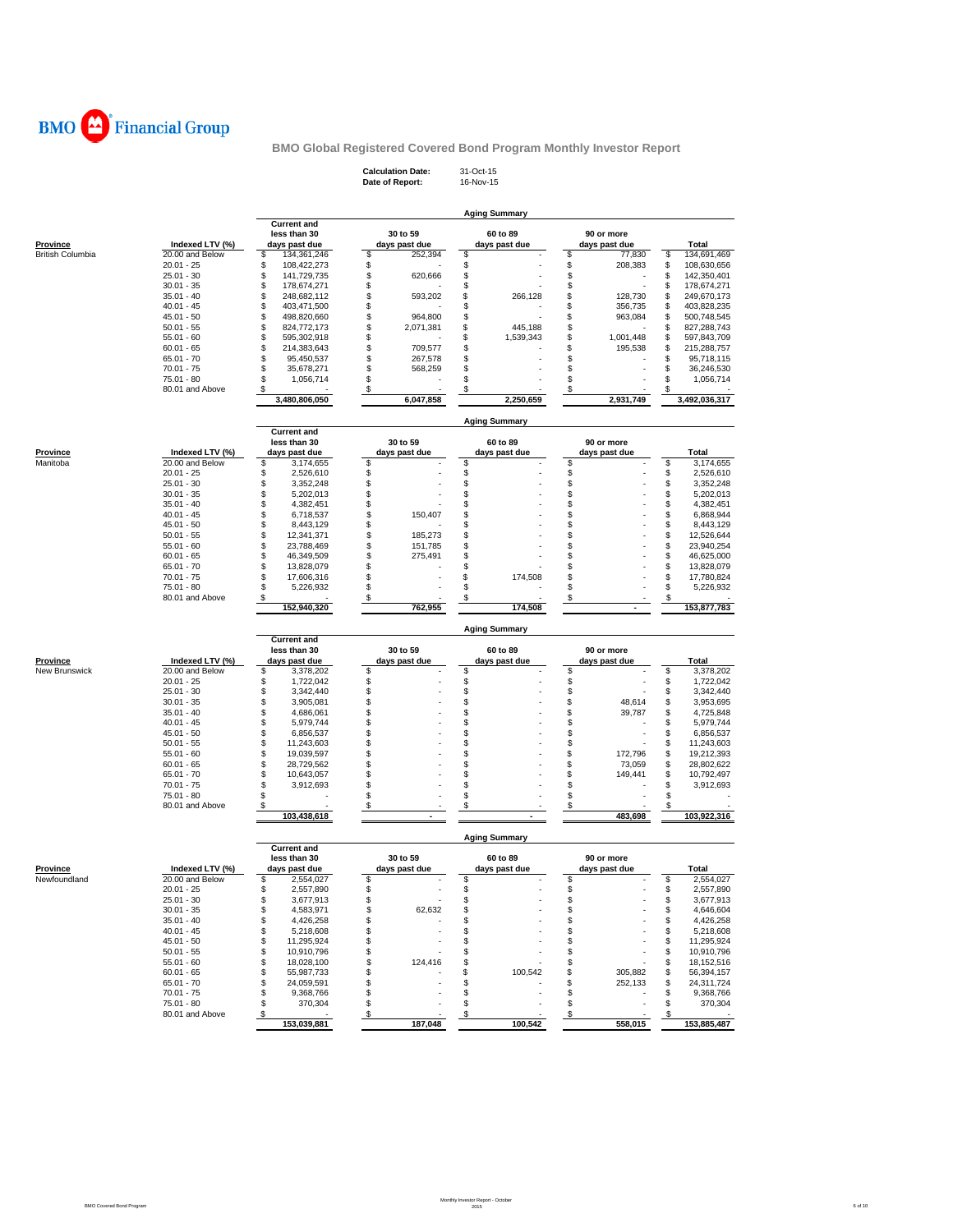

|                                |                                    |                                    | <b>Calculation Date:</b><br>Date of Report: | 31-Oct-15<br>16-Nov-15    |                             |                                       |
|--------------------------------|------------------------------------|------------------------------------|---------------------------------------------|---------------------------|-----------------------------|---------------------------------------|
|                                |                                    | <b>Current and</b>                 |                                             | <b>Aging Summary</b>      |                             |                                       |
| <b>Province</b>                | Indexed LTV (%)                    | less than 30<br>days past due      | 30 to 59<br>days past due                   | 60 to 89<br>days past due | 90 or more<br>days past due | Total                                 |
| Northwest Territories          | 20.00 and Below                    | \$                                 | \$                                          | \$                        | \$                          | \$                                    |
|                                | $20.01 - 25$                       | \$                                 | \$                                          | \$                        | \$                          | \$                                    |
|                                | $25.01 - 30$<br>$30.01 - 35$       | \$<br>\$                           | \$<br>\$                                    | \$<br>\$                  | \$<br>\$                    | \$<br>\$                              |
|                                | $35.01 - 40$                       | \$                                 | \$                                          | \$                        | \$                          | \$                                    |
|                                | $40.01 - 45$                       | \$                                 | \$                                          | \$                        | \$                          | \$                                    |
|                                | $45.01 - 50$                       | \$                                 | \$                                          | \$                        | \$                          | \$                                    |
|                                | $50.01 - 55$                       | \$                                 | \$                                          | S                         | \$                          | \$                                    |
|                                | $55.01 - 60$                       | \$                                 | \$                                          | S                         | \$                          | \$                                    |
|                                | $60.01 - 65$                       | \$                                 | \$                                          | \$                        | \$                          | \$                                    |
|                                | $65.01 - 70$                       | S                                  | \$                                          | S                         | \$                          | \$                                    |
|                                | $70.01 - 75$                       | S                                  | \$                                          | \$                        | \$                          | \$                                    |
|                                | 75.01 - 80                         | \$                                 | \$                                          | S                         | \$                          | s                                     |
|                                | 80.01 and Above                    | \$                                 | \$                                          | S                         | \$                          | \$                                    |
|                                |                                    | \$                                 | \$                                          | s                         | \$                          | \$                                    |
|                                |                                    |                                    |                                             | <b>Aging Summary</b>      |                             |                                       |
|                                |                                    | <b>Current and</b>                 |                                             |                           |                             |                                       |
|                                |                                    | less than 30                       | 30 to 59                                    | 60 to 89                  | 90 or more<br>days past due |                                       |
| <b>Province</b><br>Nova Scotia | Indexed LTV (%)<br>20.00 and Below | days past due<br>\$<br>3,706,448   | days past due<br>\$                         | days past due<br>\$       | \$                          | Total<br>\$<br>3,706,448              |
|                                | $20.01 - 25$                       | \$<br>3,790,998                    | \$                                          | \$                        | \$                          | \$<br>3,790,998                       |
|                                | $25.01 - 30$                       | \$<br>5,575,179                    | \$                                          | \$                        | \$                          | \$<br>5,575,179                       |
|                                | $30.01 - 35$                       | \$<br>7,714,082                    | \$<br>203,989                               | \$                        | \$                          | \$<br>7,918,071                       |
|                                | $35.01 - 40$                       | \$<br>7,931,509                    | \$<br>57,092                                | \$                        | \$                          | \$<br>7,988,601                       |
|                                | $40.01 - 45$                       | \$<br>8,706,226                    | \$                                          | \$                        | \$                          | \$<br>8,706,226                       |
|                                | $45.01 - 50$                       | \$<br>15,063,264                   | \$                                          | \$                        | \$                          | \$<br>15,063,264                      |
|                                | $50.01 - 55$                       | \$<br>20,212,706                   | \$<br>344,084                               | \$                        | \$                          | \$<br>20,556,790                      |
|                                | $55.01 - 60$                       | \$<br>30,645,228                   | \$                                          | \$                        | \$                          | \$<br>30,645,228                      |
|                                | $60.01 - 65$                       | \$<br>62,608,346                   | \$                                          | \$                        | \$                          | \$<br>62,608,346                      |
|                                | $65.01 - 70$                       | \$<br>42,011,693                   | \$                                          | \$                        | \$                          | \$<br>42,011,693                      |
|                                | $70.01 - 75$                       | \$<br>47,572,607                   | \$                                          | \$                        | \$                          | 47,572,607<br>\$                      |
|                                | 75.01 - 80                         | \$<br>10,243,924                   | \$                                          | \$                        | \$                          | 10,243,924<br>\$                      |
|                                | 80.01 and Above                    | \$                                 | \$                                          | \$                        | \$                          | \$                                    |
|                                |                                    | 265,782,210                        | 605,165                                     |                           |                             | 266,387,375                           |
|                                |                                    |                                    |                                             |                           |                             |                                       |
|                                |                                    | <b>Current and</b><br>less than 30 | 30 to 59                                    | 60 to 89                  | 90 or more                  |                                       |
| <u>Province</u>                | Indexed LTV (%)                    | days past due                      | days past due                               | days past due             | days past due               | Total                                 |
| Nunavut                        | 20.00 and Below                    | \$                                 | \$                                          | \$                        | \$                          | \$                                    |
|                                | $20.01 - 25$                       | \$                                 | \$                                          | \$                        | \$                          | \$                                    |
|                                | $25.01 - 30$                       | \$                                 | \$                                          | \$                        | \$                          | \$                                    |
|                                | $30.01 - 35$                       | \$                                 | \$                                          | \$                        | \$                          | \$                                    |
|                                | $35.01 - 40$                       | \$                                 | \$                                          | \$                        | \$                          | \$                                    |
|                                | $40.01 - 45$                       | \$                                 | \$                                          | \$                        | \$                          | \$                                    |
|                                | $45.01 - 50$                       | \$                                 | \$                                          | S                         | \$                          | \$                                    |
|                                | $50.01 - 55$                       | \$                                 | \$                                          | S                         | \$                          | \$                                    |
|                                | $55.01 - 60$                       | \$                                 | \$                                          | \$                        | \$                          | \$                                    |
|                                | $60.01 - 65$                       | \$                                 | \$                                          | \$                        | \$                          | \$                                    |
|                                | $65.01 - 70$                       | \$                                 | \$                                          | \$                        | \$                          | \$                                    |
|                                | $70.01 - 75$                       | \$                                 | \$                                          | S                         | \$                          | \$                                    |
|                                | 75.01 - 80<br>80.01 and Above      | \$<br>\$                           | \$<br>\$                                    | \$<br>\$                  | \$<br>\$                    | \$                                    |
|                                |                                    | \$                                 | \$                                          | \$                        | \$                          | \$<br>\$                              |
|                                |                                    |                                    |                                             | <b>Aging Summary</b>      |                             |                                       |
|                                |                                    | <b>Current and</b>                 |                                             |                           |                             |                                       |
|                                |                                    | less than 30                       | 30 to 59                                    | 60 to 89                  | 90 or more                  |                                       |
| <u>Province</u>                | Indexed LTV (%)                    | days past due                      | days past due                               | days past due             | days past due               | <b>Total</b>                          |
| Ontario                        | 20.00 and Below                    | æ.<br>164,313,354                  | æ.<br>23,664                                | æ.                        | \$                          | s<br>164,337,019                      |
|                                | $20.01 - 25$                       | \$<br>129,843,194                  | \$<br>806,155                               | \$                        | \$                          | \$<br>130,649,349                     |
|                                | $25.01 - 30$<br>$30.01 - 35$       | \$<br>196,518,273                  | \$<br>415,228                               | 118,395<br>\$             | \$<br>233,759               | 197,285,654<br>\$                     |
|                                |                                    | \$<br>221,207,528                  | \$<br>117,480                               | \$                        | \$                          | 221,325,008<br>\$                     |
|                                | $35.01 - 40$                       | \$<br>302,466,998                  | \$<br>422,676                               | \$                        | \$<br>194,959               | \$<br>303,084,633                     |
|                                | $40.01 - 45$                       | \$<br>398,906,229                  | \$<br>1,129,928                             | \$                        | \$                          | 400,036,158<br>\$                     |
|                                | $45.01 - 50$                       | \$<br>557,116,780                  | \$<br>581,054                               | \$                        | \$                          | 557,697,834<br>\$                     |
|                                | $50.01 - 55$                       | \$<br>814,746,950                  | \$<br>2,170,164                             | 125,167<br>\$             | 92,278<br>\$                | 817,134,559<br>\$                     |
|                                | $55.01 - 60$                       | \$<br>1,009,523,532                | \$<br>1,356,012                             | 1,371,057<br>\$           | \$<br>195,229               | \$<br>1,012,445,829                   |
|                                | $60.01 - 65$                       | 706,837,987<br>\$                  | \$<br>1,310,329                             | 382,812<br>\$             | \$<br>455,041               | 708,986,170<br>\$                     |
|                                | $65.01 - 70$                       | \$<br>331,492,153                  | \$<br>1,526,983                             | \$                        | \$<br>242,777               | \$<br>333,261,913                     |
|                                | $70.01 - 75$<br>$75.01 - 80$       | \$<br>183,531,158<br>\$            | \$<br>519,809<br>\$                         | \$                        | \$<br>\$                    | 184,050,967<br>\$<br>\$<br>18,822,271 |
|                                | 80.01 and Above                    | 18,756,280<br>\$                   | 65,991<br>\$                                | \$<br>\$                  | \$                          | \$                                    |
|                                |                                    | 5,035,260,416                      | 10,445,474                                  | 1,997,431                 | 1,414,044                   | 5,049,117,365                         |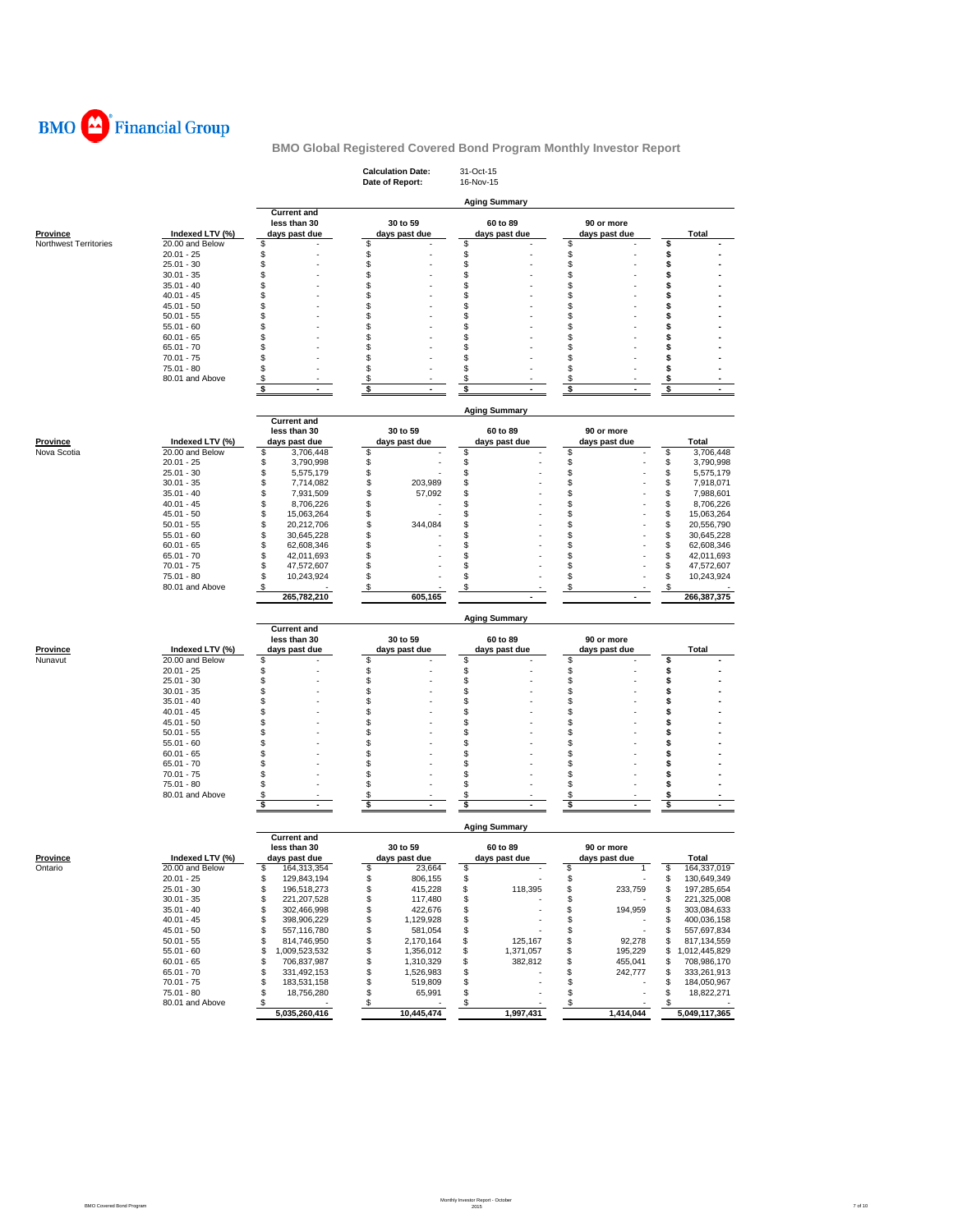

| <b>Calculation Date:</b><br>31-Oct-15<br>Date of Report:<br>16-Nov-15                                                        |                                                   |
|------------------------------------------------------------------------------------------------------------------------------|---------------------------------------------------|
|                                                                                                                              |                                                   |
| <b>Aging Summary</b><br><b>Current and</b>                                                                                   |                                                   |
| 30 to 59<br>60 to 89<br>less than 30                                                                                         | 90 or more                                        |
| Province<br>Indexed LTV (%)<br>days past due<br>days past due<br>days past due                                               | days past due<br>Total                            |
| \$<br>Prince Edward Island<br>20.00 and Below<br>\$<br>719,772<br>\$<br>\$                                                   | \$<br>719,772                                     |
| $20.01 - 25$<br>\$<br>374,560<br>\$<br>\$<br>\$<br>\$<br>\$<br>\$<br>\$<br>$25.01 - 30$                                      | \$<br>374,560<br>\$                               |
| 1,135,978<br>\$<br>\$<br>\$<br>\$<br>$30.01 - 35$<br>1,289,946                                                               | 1,135,978<br>\$<br>1,289,946                      |
| \$<br>\$<br>\$<br>\$<br>$35.01 - 40$<br>1,263,621                                                                            | \$<br>1,263,621                                   |
| \$<br>\$<br>\$<br>\$<br>$40.01 - 45$<br>1,341,266                                                                            | \$<br>1,341,266                                   |
| \$<br>\$<br>\$<br>\$<br>2,037,392<br>45.01 - 50                                                                              | \$<br>2,037,392                                   |
| \$<br>\$<br>\$<br>\$<br>$50.01 - 55$<br>4,468,437                                                                            | S<br>4,468,437                                    |
| \$<br>\$<br>\$<br>\$<br>$55.01 - 60$<br>9,376,074                                                                            | \$<br>9,376,074                                   |
| \$<br>\$<br>\$<br>\$<br>$60.01 - 65$<br>9,236,760                                                                            | S<br>9,236,760                                    |
| $65.01 - 70$<br>\$<br>\$<br>\$<br>\$<br>3,609,781                                                                            | \$<br>3,609,781                                   |
| \$<br>\$<br>\$<br>\$<br>$70.01 - 75$<br>1,343,275<br>\$<br>\$<br>\$<br>\$<br>$75.01 - 80$                                    | S<br>1,343,275                                    |
| \$<br>\$<br>\$<br>\$                                                                                                         | \$                                                |
| 80.01 and Above<br>36,196,863                                                                                                | \$<br>36,196,863                                  |
|                                                                                                                              |                                                   |
| <b>Aging Summary</b><br><b>Current and</b>                                                                                   |                                                   |
| less than 30<br>30 to 59<br>60 to 89                                                                                         | 90 or more                                        |
| Indexed LTV (%)<br>days past due<br>days past due<br>days past due<br>Province                                               | days past due<br>Total                            |
| Quebec<br>20.00 and Below<br>35,701,110<br>\$<br>\$<br>\$<br>\$                                                              | \$<br>103,769<br>35,804,879                       |
| \$<br>\$<br>\$<br>74,496<br>\$<br>$20.01 - 25$<br>28,774,600                                                                 | 82,133<br>\$<br>28,931,229                        |
| \$<br>\$<br>\$<br>\$<br>$25.01 - 30$<br>34,399,774                                                                           | \$<br>34,399,774                                  |
| \$<br>\$<br>\$<br>\$<br>$30.01 - 35$<br>44,712,106                                                                           | \$<br>44,712,106                                  |
| \$<br>\$<br>\$<br>\$<br>$35.01 - 40$<br>52,852,769                                                                           | \$<br>52,852,769                                  |
| \$<br>\$<br>\$<br>\$<br>$40.01 - 45$<br>74,277,416                                                                           | \$<br>74,277,416                                  |
| \$<br>\$<br>\$<br>\$<br>45.01 - 50<br>96,259,691<br>356.926<br>94,704<br>774.728                                             | 261,573<br>S<br>96,972,894                        |
| \$<br>\$<br>\$<br>\$<br>$50.01 - 55$<br>113,516,691<br>\$<br>\$<br>\$<br>406,972<br>\$<br>1,467,059                          | \$<br>114,291,418<br>157,223<br>\$<br>165,814,118 |
| $55.01 - 60$<br>163,782,864<br>\$<br>\$<br>\$<br>\$<br>$60.01 - 65$<br>331,378,797<br>759,986<br>386.986                     | 1,407,856<br>\$<br>333,933,625                    |
| \$<br>\$<br>\$<br>\$<br>624,032<br>$65.01 - 70$<br>201,250,536<br>370,842                                                    | \$<br>865,171<br>203,110,582                      |
| \$<br>\$<br>\$<br>$70.01 - 75$<br>\$<br>337,097,589<br>752,848<br>168,970                                                    | 754,337<br>S<br>338,773,744                       |
| \$<br>\$<br>\$<br>\$<br>75.01 - 80<br>179,893<br>109,831,427                                                                 | 110,011,320<br>S                                  |
| \$<br>80.01 and Above<br>\$<br>\$<br>\$                                                                                      | S                                                 |
|                                                                                                                              |                                                   |
| 4,035,347<br>2,383,095<br>1,623,835,370                                                                                      | 3,632,063<br>1,633,885,874                        |
| <b>Aging Summary</b>                                                                                                         |                                                   |
| <b>Current and</b>                                                                                                           |                                                   |
| less than 30<br>30 to 59<br>60 to 89                                                                                         | 90 or more                                        |
| Province<br>Indexed LTV (%)<br>days past due<br>days past due<br>days past due                                               | days past due<br>Total                            |
| \$<br>Saskatchewan<br>20.00 and Below<br>\$<br>\$<br>\$<br>4,801,388                                                         | \$<br>4,801,389<br>1                              |
| \$<br>\$<br>\$<br>\$<br>$20.01 - 25$<br>4,142,190                                                                            | \$<br>4,142,190                                   |
| \$<br>\$<br>\$<br>\$<br>$25.01 - 30$<br>3,640,653                                                                            | \$<br>3,640,653                                   |
| \$<br>\$<br>\$<br>\$<br>$30.01 - 35$<br>9,065,659                                                                            | \$<br>9,065,659                                   |
| \$<br>\$<br>\$<br>\$<br>$35.01 - 40$<br>9,715,598                                                                            | \$<br>9,715,598                                   |
| \$<br>\$<br>\$<br>\$<br>$40.01 - 45$<br>13,815,158                                                                           | \$<br>13,815,158                                  |
| \$<br>\$<br>\$<br>\$<br>45.01 - 50<br>26,544,465<br>\$<br>\$<br>\$<br>721,979<br>\$<br>458,355<br>$50.01 - 55$<br>82,853,586 | \$<br>26,544,465<br>\$<br>84,033,920              |
| \$<br>\$<br>\$<br>\$<br>$55.01 - 60$<br>99,255,968<br>338,624<br>369,960                                                     | \$<br>99,964,552                                  |
| \$<br>\$<br>434,578<br>\$<br>\$<br>$60.01 - 65$<br>75,797,097                                                                | \$<br>76,231,675                                  |
| \$<br>\$<br>\$<br>\$<br>$65.01 - 70$<br>18,318,505                                                                           | \$<br>18,318,505                                  |
| \$<br>\$<br>\$<br>\$<br>$70.01 - 75$<br>10,598,105                                                                           | \$<br>10,598,105                                  |
| \$<br>\$<br>\$<br>\$<br>75.01 - 80                                                                                           | \$                                                |
| 80.01 and Above<br>\$<br>\$<br>\$<br>\$                                                                                      | \$<br>1                                           |
| 358,548,373<br>1,231,556<br>1,091,939                                                                                        | 360,871,869                                       |
| <b>Aging Summary</b>                                                                                                         |                                                   |
| <b>Current and</b><br>30 to 59<br>less than 30<br>60 to 89                                                                   | 90 or more                                        |
| Indexed LTV (%)<br>days past due<br>days past due<br><b>Province</b><br>days past due                                        | days past due<br>Total                            |
| <b>Yukon Territories</b><br>20.00 and Below<br>s<br>\$<br>\$                                                                 |                                                   |
| $20.01 - 25$<br>\$<br>\$<br>\$<br>\$                                                                                         | Ş                                                 |
| $25.01 - 30$<br>\$<br>\$<br>\$<br>\$                                                                                         | \$                                                |
| $30.01 - 35$<br>\$<br>\$<br>\$<br>\$                                                                                         | \$                                                |
| $35.01 - 40$<br>\$<br>\$<br>\$<br>\$<br>S                                                                                    | \$                                                |
| $40.01 - 45$<br>\$<br>\$<br>\$<br>$45.01 - 50$<br>S<br>\$<br>\$<br>\$                                                        | \$<br>\$                                          |
| $50.01 - 55$<br>\$<br>\$<br>\$<br>\$                                                                                         | \$                                                |
| $55.01 - 60$<br>\$<br>\$<br>\$<br>\$                                                                                         | \$                                                |
| $60.01 - 65$<br>S<br>\$<br>\$<br>\$                                                                                          | \$                                                |
| \$<br>$65.01 - 70$<br>\$<br>\$<br>S                                                                                          | \$                                                |
| $70.01 - 75$<br>\$<br>s<br>\$<br>\$                                                                                          | s                                                 |
| $75.01 - 80$<br>\$<br>\$<br>\$<br>\$<br>80.01 and Above<br>\$<br>\$<br>S<br>\$                                               | Ŝ<br>s                                            |

<sup>(1)</sup> Value as determined by adjusting, not less than quarterly, the Original Market Value utilizing the Indexation Methodology (see Appendix for details) for subsequent price developments.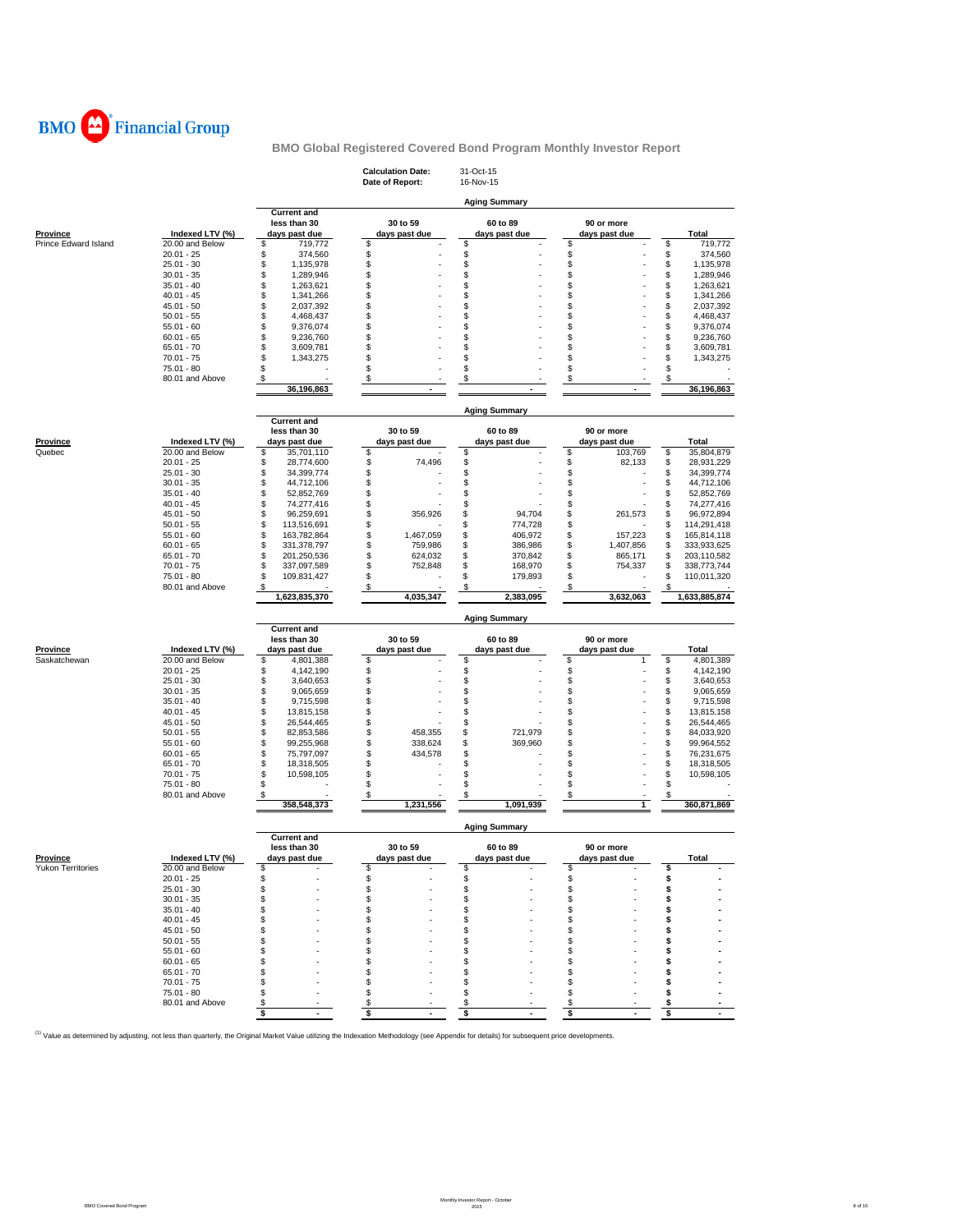

# **Calculation Date:** 31-Oct-15 **Date of Report:** 16-Nov-15

**Cover Pool - Current LTV Distribution by Credit Score (1)**

|                 |             |             |     | <b>Credit Scores</b> |                   |               |               |                |
|-----------------|-------------|-------------|-----|----------------------|-------------------|---------------|---------------|----------------|
| Indexed LTV (%) | <600        | $600 - 650$ |     | 651 - 700            | 701 - 750         | 751 - 800     | >800          | Total          |
| 20,00 and Below | 28.134.549  | 7.616.854   | \$. | 22.122.388           | 56.373.867        | 150.621.647   | 126.783.328   | 391.652.632    |
| $20.01 - 25$    | 20.539.929  | 11.555.171  |     | 21.134.438           | 51.230.970        | 124.557.702   | 82.323.960    | 311.342.170    |
| $25.01 - 30$    | 29.487.431  | 11.163.358  |     | 33.030.529           | 84.199.145        | 173.150.807   | 107.518.017   | 438.549.287    |
| $30.01 - 35$    | 46.398.759  | 21,446,176  |     | 43,251,567           | 104,696,373       | 203.572.654   | 115.153.393   | 534,518,922    |
| $35.01 - 40$    | 50.519.839  | 28.086.955  |     | 64.824.465           | 152.932.970       | 263.832.908   | 133.031.418   | 693,228,556    |
| $40.01 - 45$    | 83.286.956  | 34.633.615  |     | 96.061.178           | \$<br>216.857.954 | 415.593.481   | 160.444.184   | 1.006.877.368  |
| $45.01 - 50$    | 112.366.347 | 62.247.341  |     | 149.584.736          | 292.880.949       | 499.548.684   | 213.958.539   | 1.330.586.596  |
| $50.01 - 55$    | 162.077.512 | 93.730.007  |     | 248,249,304          | 492,457,073       | 811,925,321   | 263.144.342   | 2,071,583,559  |
| $55.01 - 60$    | 165.375.384 | 107.776.011 |     | 252,587,033          | 541.872.735       | 840.551.309   | 292.525.899   | 2.200.688.370  |
| $60.01 - 65$    | 91.730.157  | 108.944.003 |     | 246.520.850          | 476.217.248       | 697.928.288   | 234.484.595   | 1,855,825,141  |
| $65.01 - 70$    | 27.381.386  | 57.163.323  |     | 139.755.764          | 249.311.990       | 339.441.349   | 98.082.287    | 911.136.099    |
| $70.01 - 75$    | 25.210.900  | 37.962.007  |     | 111.792.831          | 206.185.050       | 273.069.596   | 85.646.316    | 739.866.700    |
| 75.01 - 80      | 6.808.531   | 7.120.765   |     | 38.043.129           | 64,003,622        | 63.618.808    | 19.824.073    | 199.418.928    |
| 80.01 and Above |             |             |     |                      |                   |               |               |                |
|                 | 849.317.679 | 589.445.587 |     | 1.466.958.211        | 2.989.219.945     | 4.857.412.554 | 1.932.920.352 | 12.685.274.328 |

<sup>(1)</sup> Market Value as determined by adjusting, not less than quarterly, the Original Market Value utilizing the Indexation Methodology (see Appendix for details) for subsequent price developments.